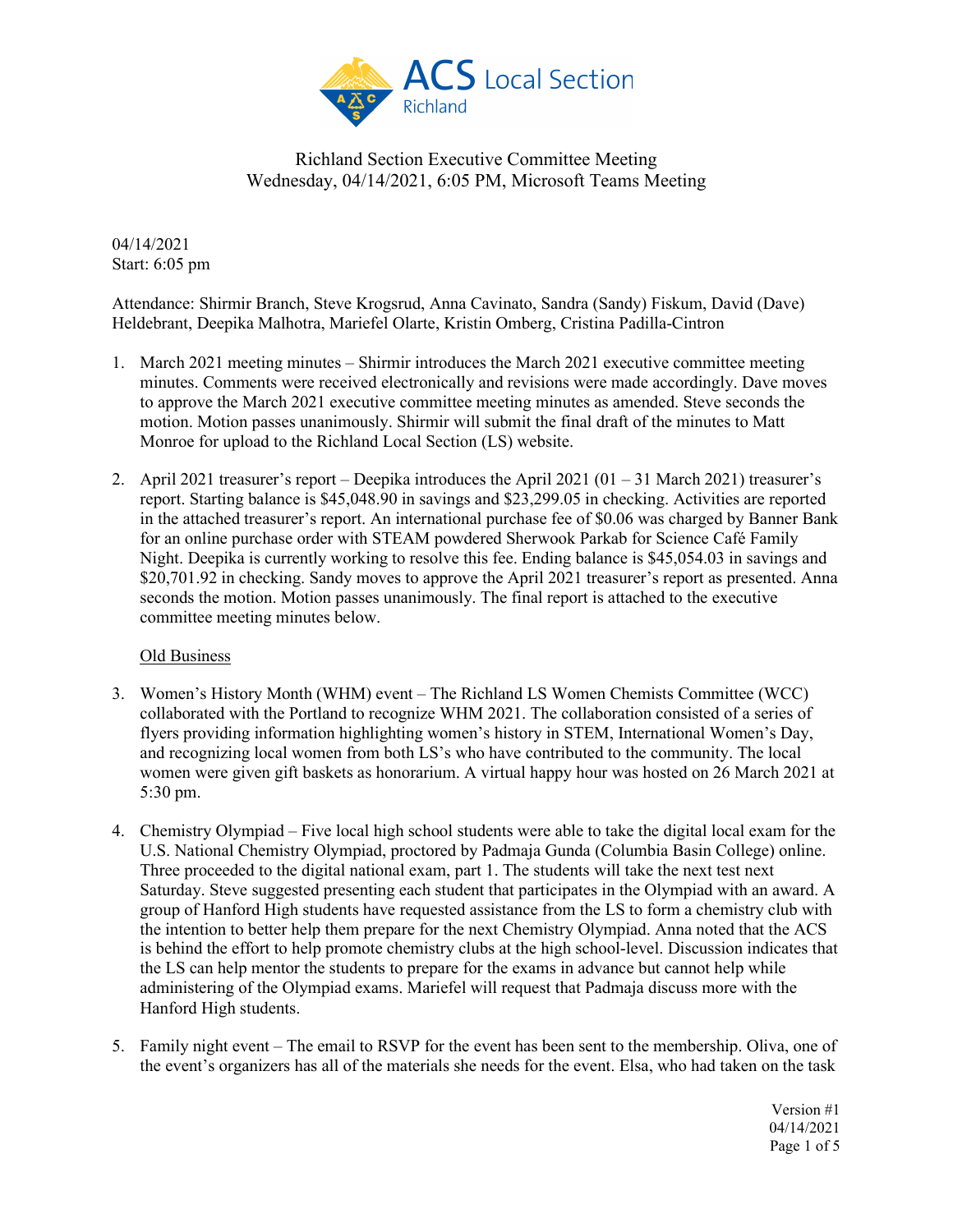

to host the bingo activity, will not be able to attend. Cristina has found another volunteer who should be able to step in for Elsa. The event will be held on Friday 16 April 2021 beginning at 5:30 pm.

- 6. COVID-19 event (Diversity & Inclusion grant) Cristina has coordinated delivering the rest of the kits and supplies to Isaac Stevens Middle School. There will be 380 students participating in the event. Cristina will work with Deepika to put together the budget for the event to present to ACS. The cost went over the amount allocated for the event through the grant. This was due to a combination of factors, including the increase in cost for supplies and the additional kits that were needed to be made for the additional students. Deepika proposes using the extra allocation from ACS to support this additional cost. Kristin moves to approve up to \$3500 (\$2000 from the D&I grant, \$1500 from the LS) for this event. Anna seconds the motion. Motion passes unanimously.
- 7. Senior chemists committee poll and grant A poll was sent to the membership to survey interest in hosting events that focus on senior members. Mariefel received 7 responses from the poll. One of the suggestions for the poll was cross-mentoring (pairing younger scientists with more senior chemists). Discussion indicates that this could be turned into a social event. Another suggestion included having access to a digital library (i.e. online publication portal). Discussion indicated that this would not be feasible for the LS to purchase a license for such portals. This information will be used to shape the ACS Senior Chemists Committee grant application (due 31 May 2021). The grant would award \$500 towards the accepted proposal. Anna will review the proposal to determine what kind of expenses are allowed through the grant. Sandy has the charge to begin writing the application. Input is requested for what type of event will take place. Mariefel suggested sending a follow-up email to the membership to receive input for what type of event the membership would like to see.
- 8. Membership letter Tamas received a response from a new member to ask how they could volunteer; however, they were unable to attend the monthly executive meetings to learn about volunteer opportunities. Anna suggested reaching out to them in a timely manner with information about each of the committees in the LS so that they could determine how they would like to be more involved.
- 9. Website development (METT grant) Steve has been in contact with three local website developers. He has requested content similar to what the St. Louis LS has since it has most of the features that the executive committee has identified that they would like to see from the Richland LS website . One developer quoted him \$800. Steve will reach out to the developer again to clarify the services provided in the quote.

### New business

10. High school list – Steve has a very detailed list of the local high schools and wanted to ensure that other executive committee members had the list as well. Mariefel suggested sending the list to Anna to initiate contact regarding helping them start a chemistry club. Dave suggested reaching out to Tammy Knickerbocker (Yakima Valley College) to initiate contact with the local high schools in that area.

> Version #1 04/14/2021 Page 2 of 5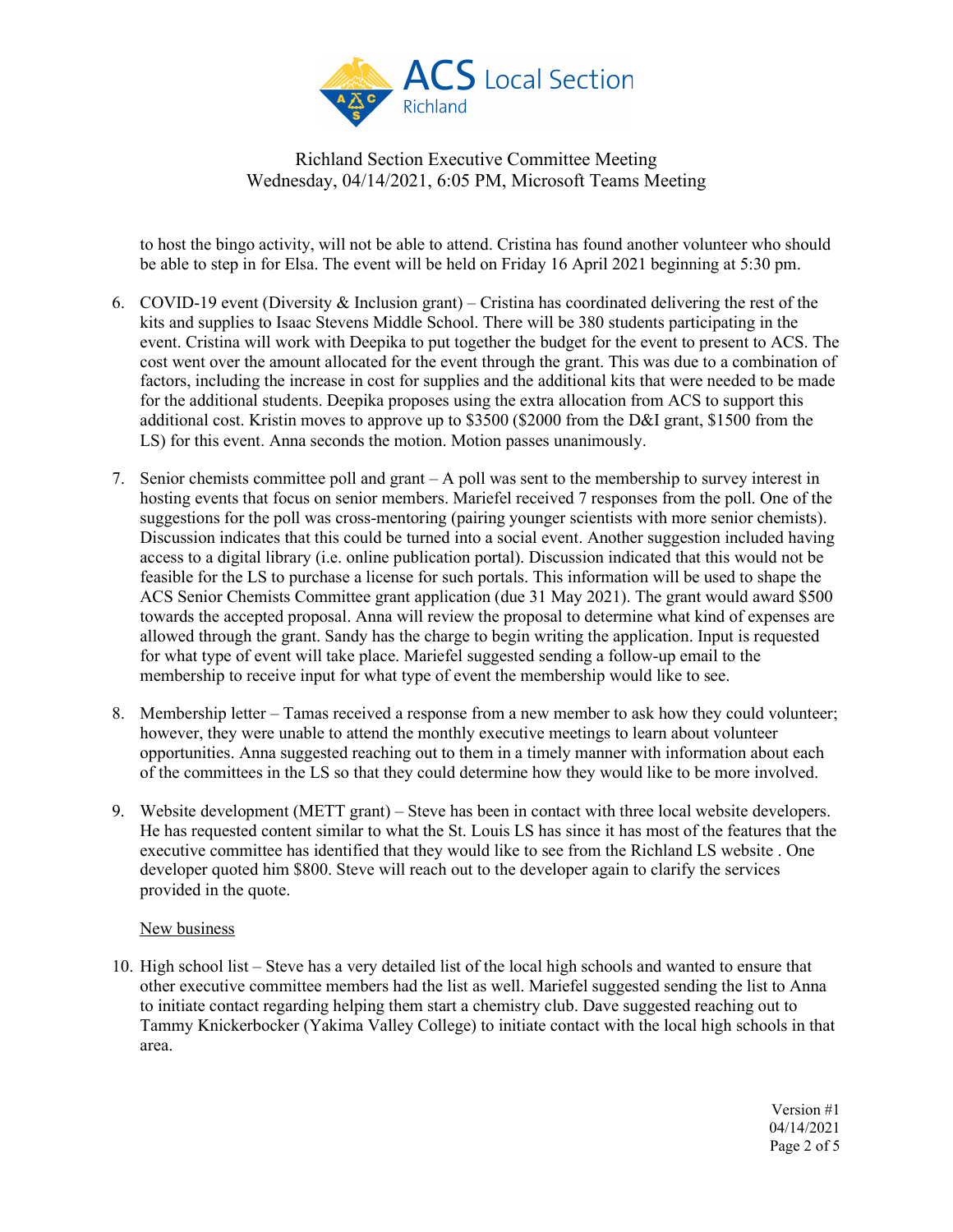

- 11. D&I event with Dow A representative from Dow chemical reached to the LS executive committee and a representative from the Pacific Northwest National Laboratory (PNNL) to partner hosting a diversity panel in which a person from Dow would speak. This would line up with the LS goal of hosting a series of diversity panels. Discussion indicated that it would be more feasible for the LS to host this panel in order to reach a larger audience. The representative from Dow needs a proposal for this panel and has requested a date that the LS would like to host this panel. The concept of this panel will be regarding intersectionality of innovation and diversity and inclusion from the perspective of gender identity and sexual orientation. A representative for the LGBTQ+ community has already reached out to Cristina about being on the panel. Shirmir suggested hosting the event in June during Pride Month. Anna added that hosting this panel before mid-June would better suit student schedules as well. Mariefel has taken on the action to notify the Dow representative that the LS is interested and to provide the recommended date. She will also ask for information regarding how many speakers will be speaking from Dow.
- 12. Kid's zone activity (Earth day event) The ACS is hosting a virtual Earth Day activity. Anna will send an email to the membership encouraging them to register for the event. The event will be held 22 April 2021, from  $1:00 \text{ pm} - 2:00 \text{ pm}$  Eastern time.

#### Other business

13. 2022 dues – ACS has asked how much the LS wants to have member dues cost. Discussion indicates keeping the cost at \$5. Response is due by 30 April 2021.

#### Committee reports

- 14. Programs The speaker for the beer virtual event and tasting has been chosen. The event will be held on 21 May 2021.
- 15. Membership Updates reported above.
- 16. Nominations No updates to report.
- 17. Awards No updates to report.
- 18. Public Relations Updates reported above.
- 19. Education Updates reported above.
- 20. Diversity and Inclusion Updates reported above.
- 21. Government Affairs (GAC) ACS has updated their website and resources for advocacy. The ACS has asked LS's to provide a list of members who have participated in or are interested in participating in the GAC training.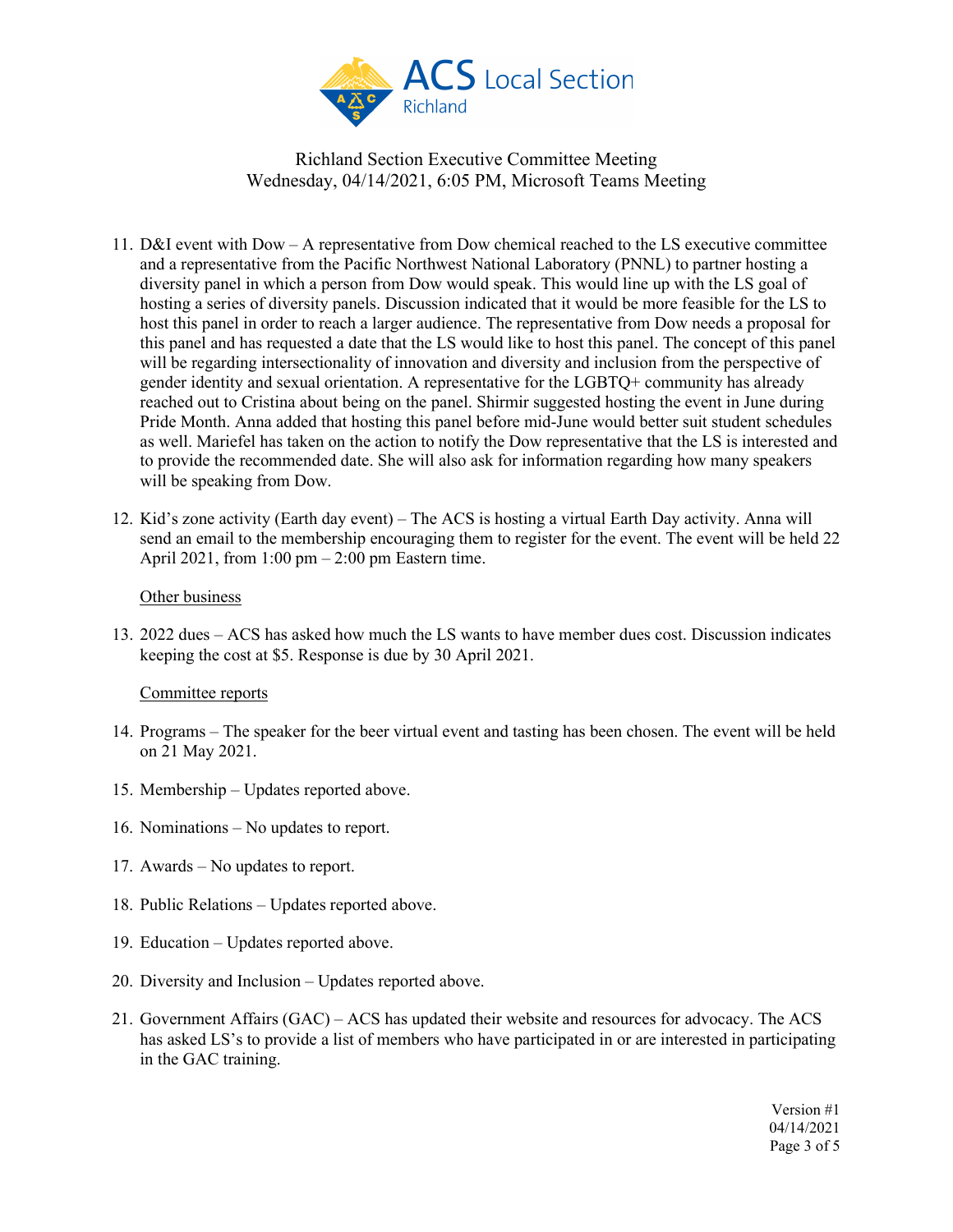

22. Women Chemists (WCC) – The WCC was contacted by PNNL Spark to host a screening event for the documentary *Picture a Scientist*. Details will be provided at the next executive committee meeting.

Sandy moves to adjourn the April 2021 executive committee meeting. Cristina seconds the motion. Motion passes unanimously.

Adjourn at 7:24 pm